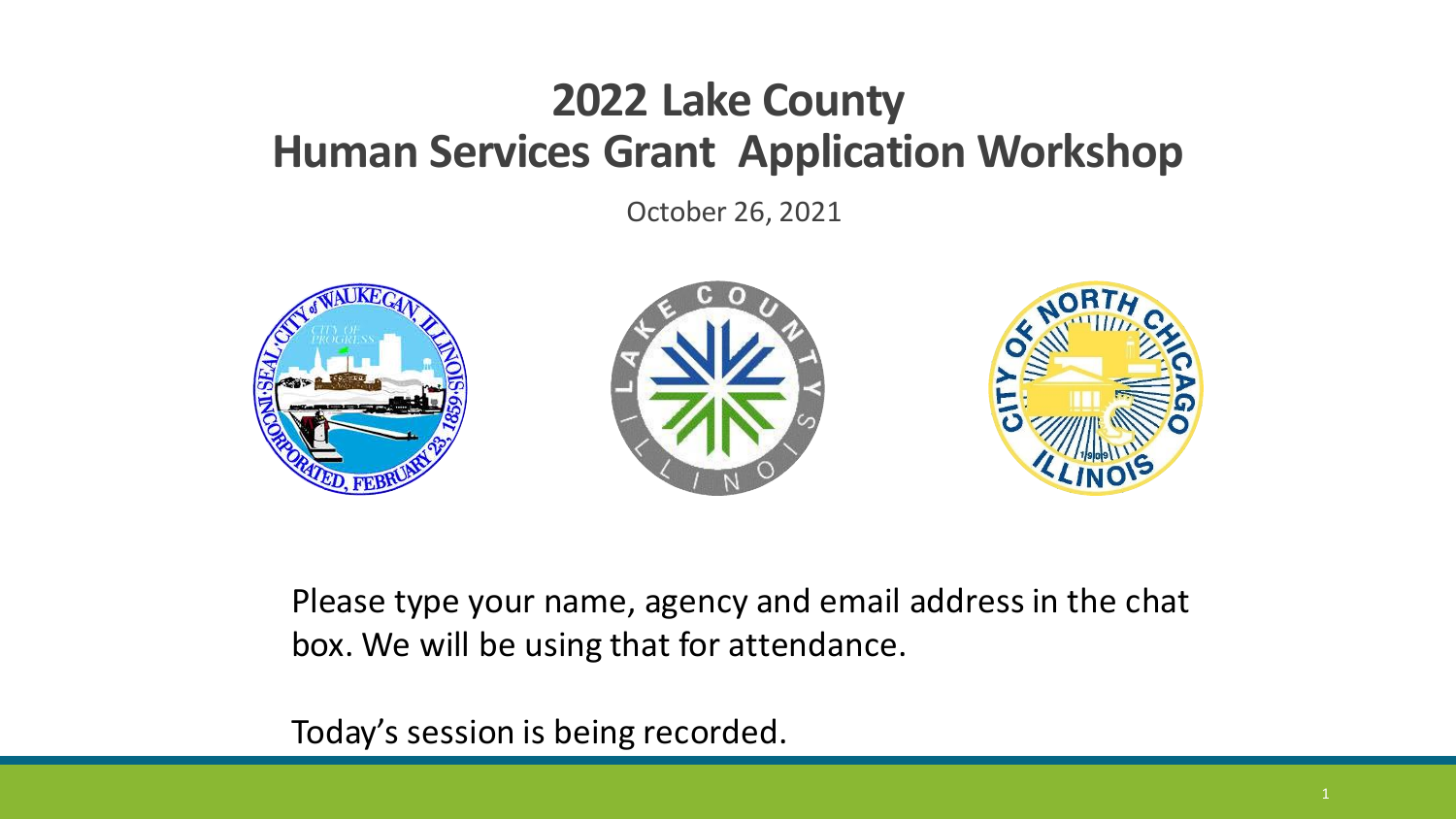# Introductions

### City of Waukegan

• Laraesa Garland

Lake County

- Brenda O'Connell
- Damon Coleman for CDBG and ESG
- Dominic Strezo for North Chicago CDBG
- Eric Tellez for VGR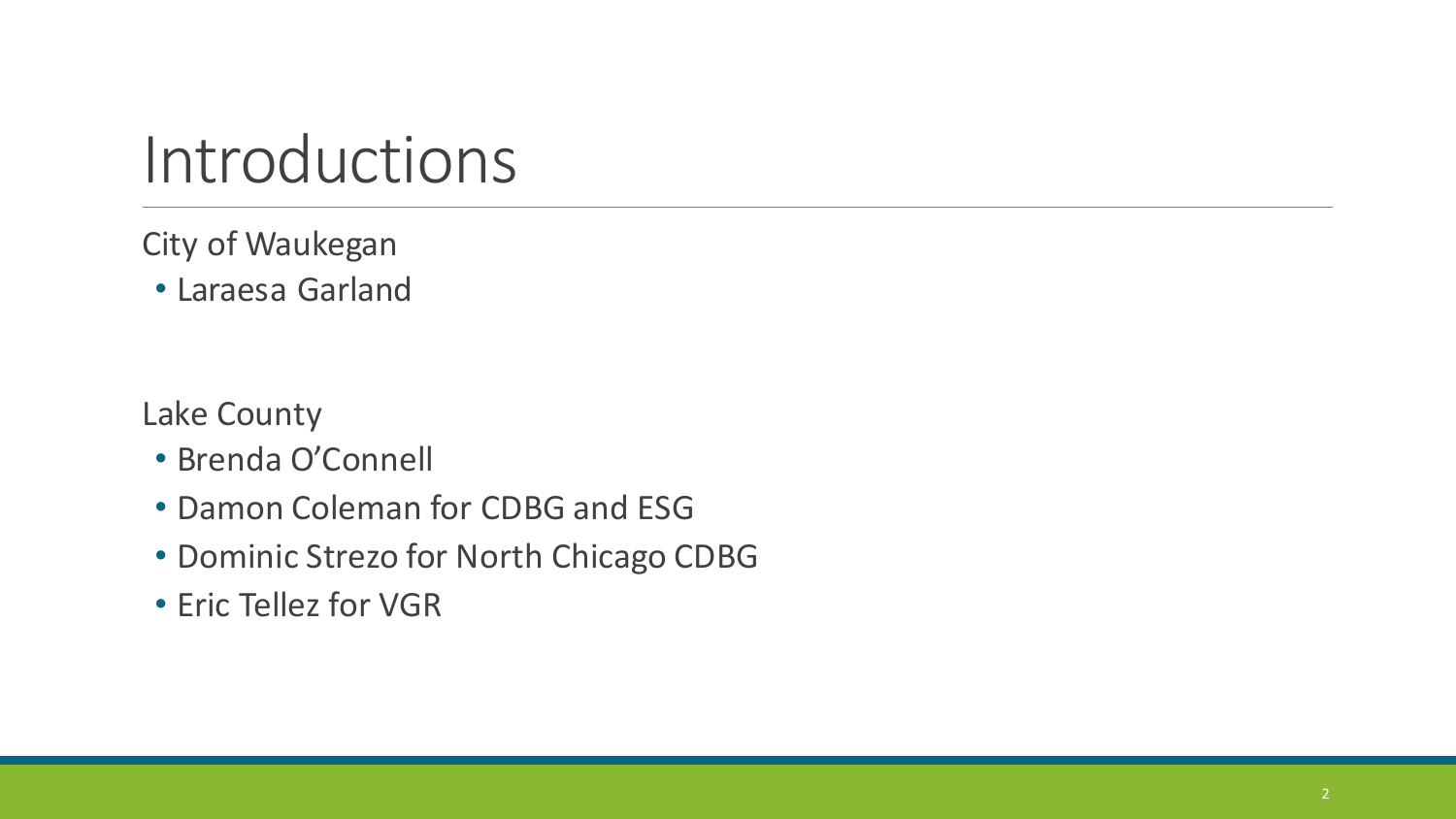### Funding Sources

| <b>Entity</b>                             | <b>Funding Source</b>          | <b>Estimated Amt.</b><br>Available* |
|-------------------------------------------|--------------------------------|-------------------------------------|
| Community                                 | Lake County                    | \$435,804                           |
| <b>Development Block</b>                  | Waukegan                       | \$120,000                           |
| Grant (CDBG)                              | <b>North Chicago</b>           | \$33,500                            |
| <b>Emergency Solutions</b><br>Grant (ESG) | Lake County                    | \$207,430                           |
| <b>HOME-ARP</b>                           | Lake County HOME<br>Consortium | <b>\$TBD</b>                        |
| <b>Video Gaming</b><br>Revenue (VGR)      | Lake County                    | \$474,409                           |

\*Amounts are approximate based on prior year funding levels. Lake County's HOME-ARP funding could also go to applications in the Housing and Public Improvements applications.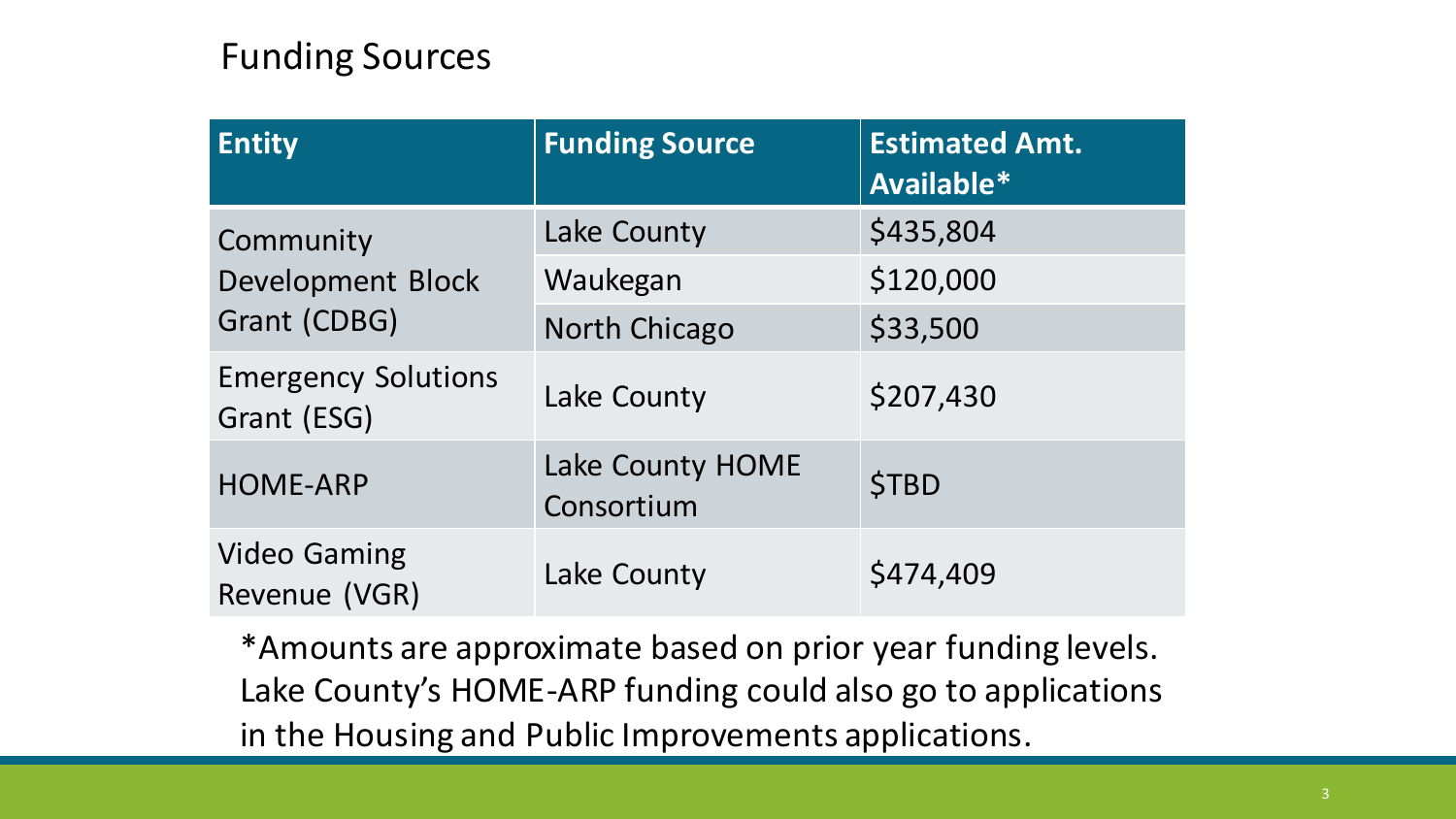### Consolidated Plan

#### **Program Year 2022 (PY2022)**

- Third year of new five-year planning cycle
- Lake County Priority needs
	- 1. End Homelessness
	- 2. Inclusive Growth
	- 3. Housing Accessibility
	- 4. Borderless Transit
- Lake County Identified Goals
	- 1. Improve Homeless Crisis Response System
	- 2. Assist Persons with Special Needs
	- 3. Maximize Affordable Housing
	- 4. Prioritize Pathways for Upward Economic Mobility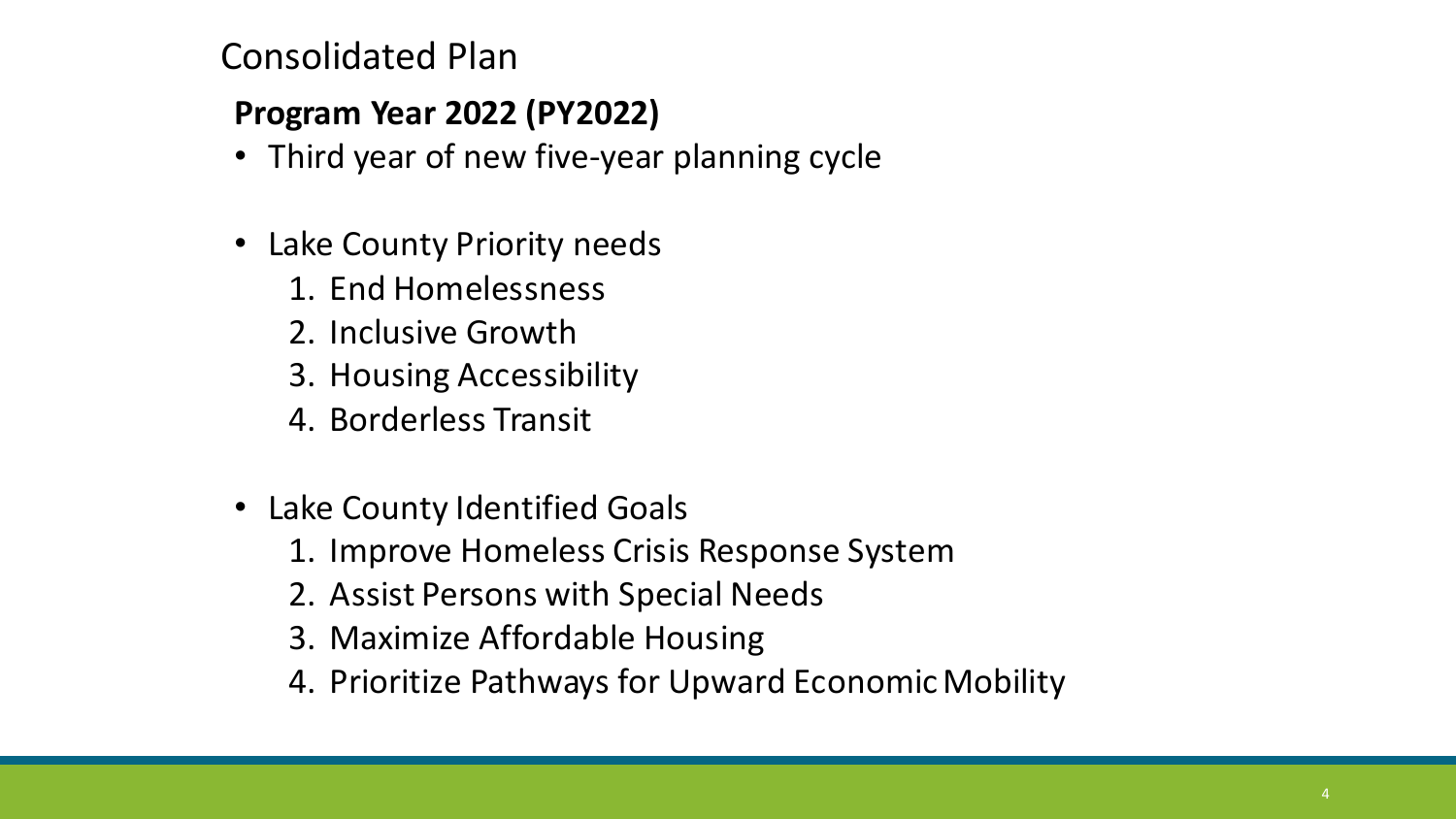Goal 1 – Improve Homeless Crisis Response System

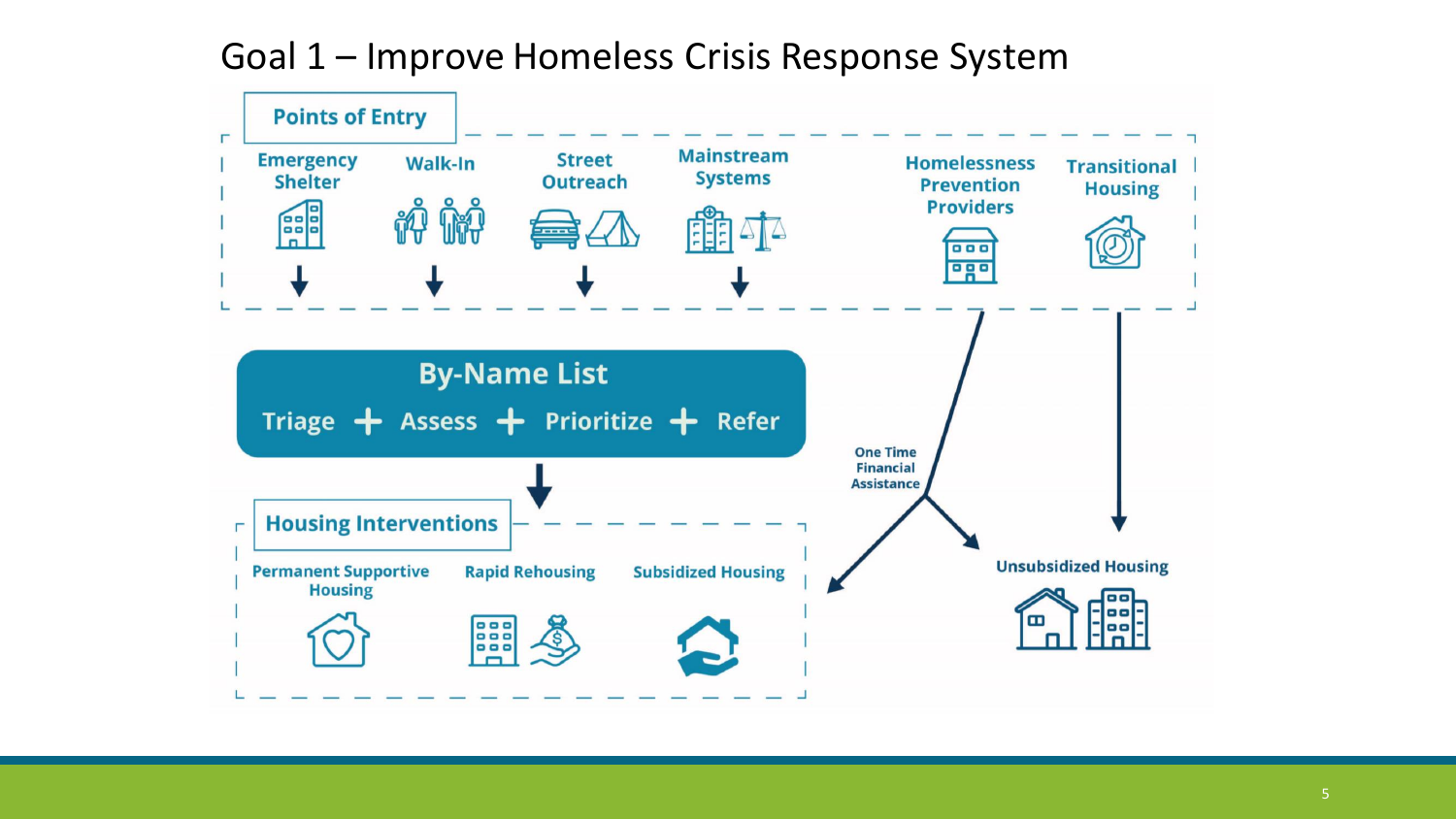### Goal 1 – Improve Homeless Crisis Response System

### **Fundable tactics**

ESG

- Rapid Rehousing
- Homelessness Prevention
- Shelter

### CDBG

- Transportation Services
- Facility Enhancements (Public Improvements Application)

VGR

• Behavioral Health Services

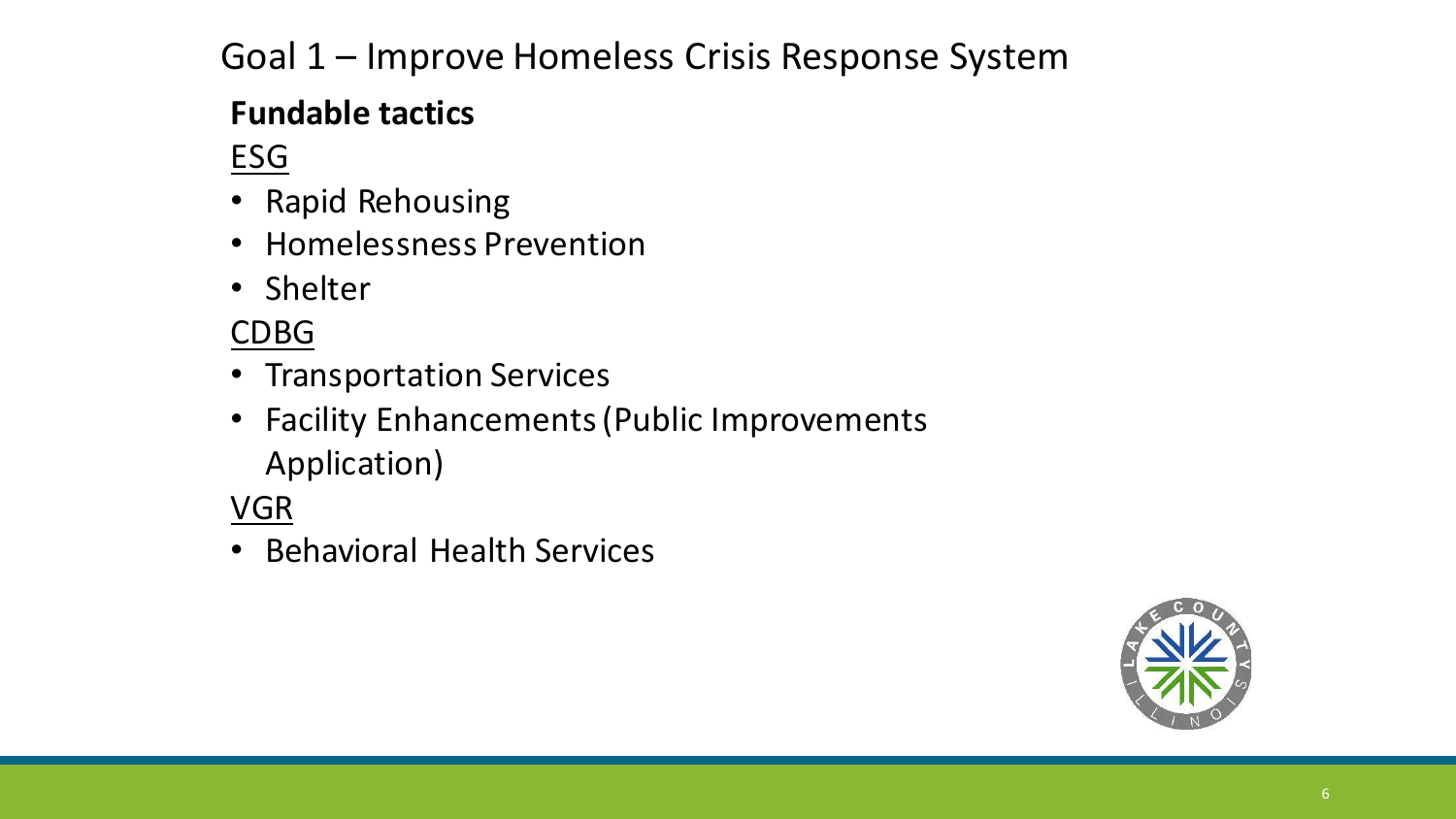### Goal 2 – Assist People with Special Needs

### **Fundable tactics**

### CDBG

- Purchase of Adaptive Equipment
- Transportation Services
- Facility Enhancements (Public Improvements Application)

### VGR

• Behavioral Health Services

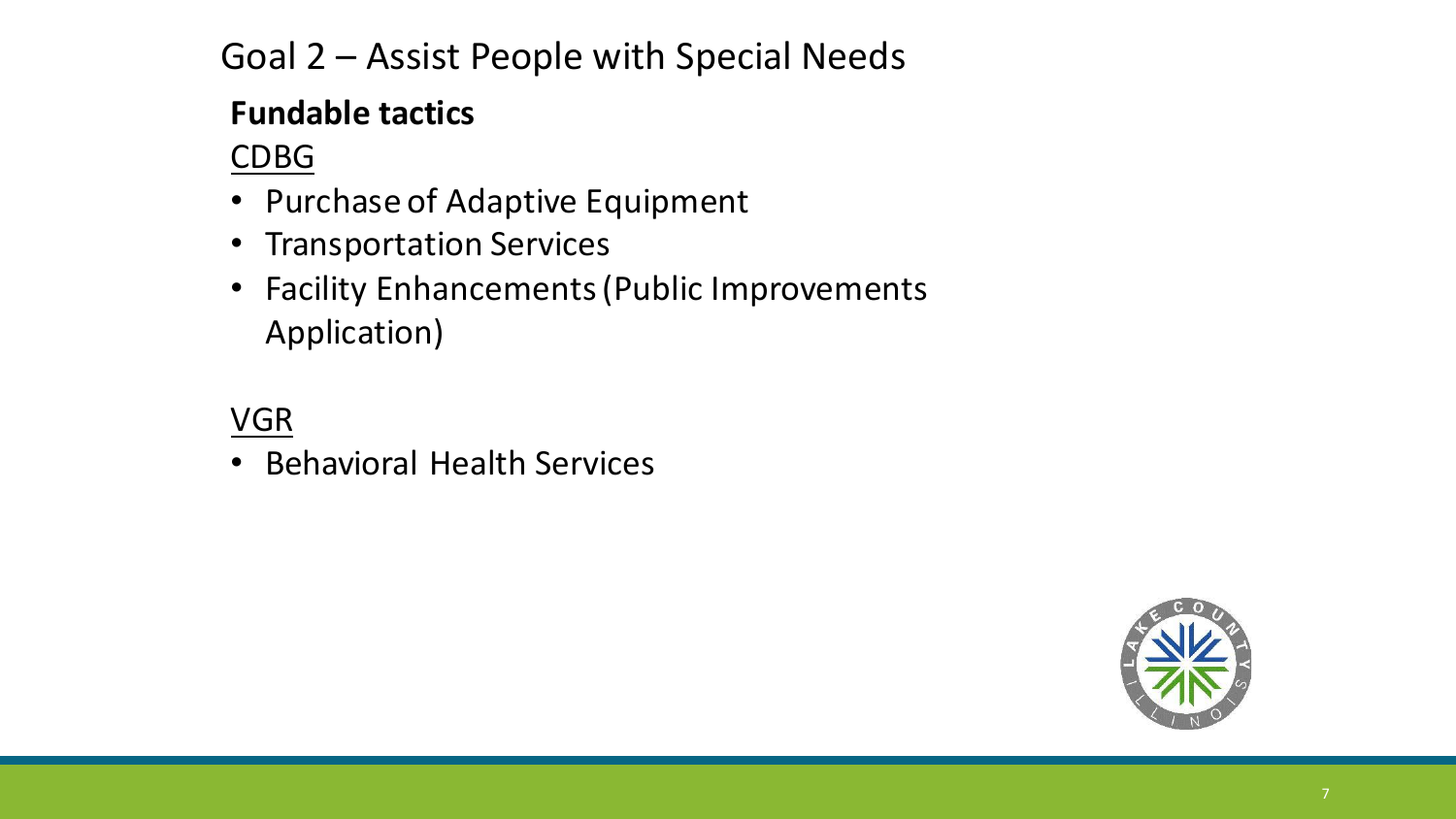### Goal 4 – Prioritize Pathways for Upward Economic Mobility

### **Fundable tactics**

### CDBG

- Diversity and Inclusion Programs
- Purchase of Adaptive Equipment
- Transportation Services
- Facility Enhancements (Public Improvements Application)

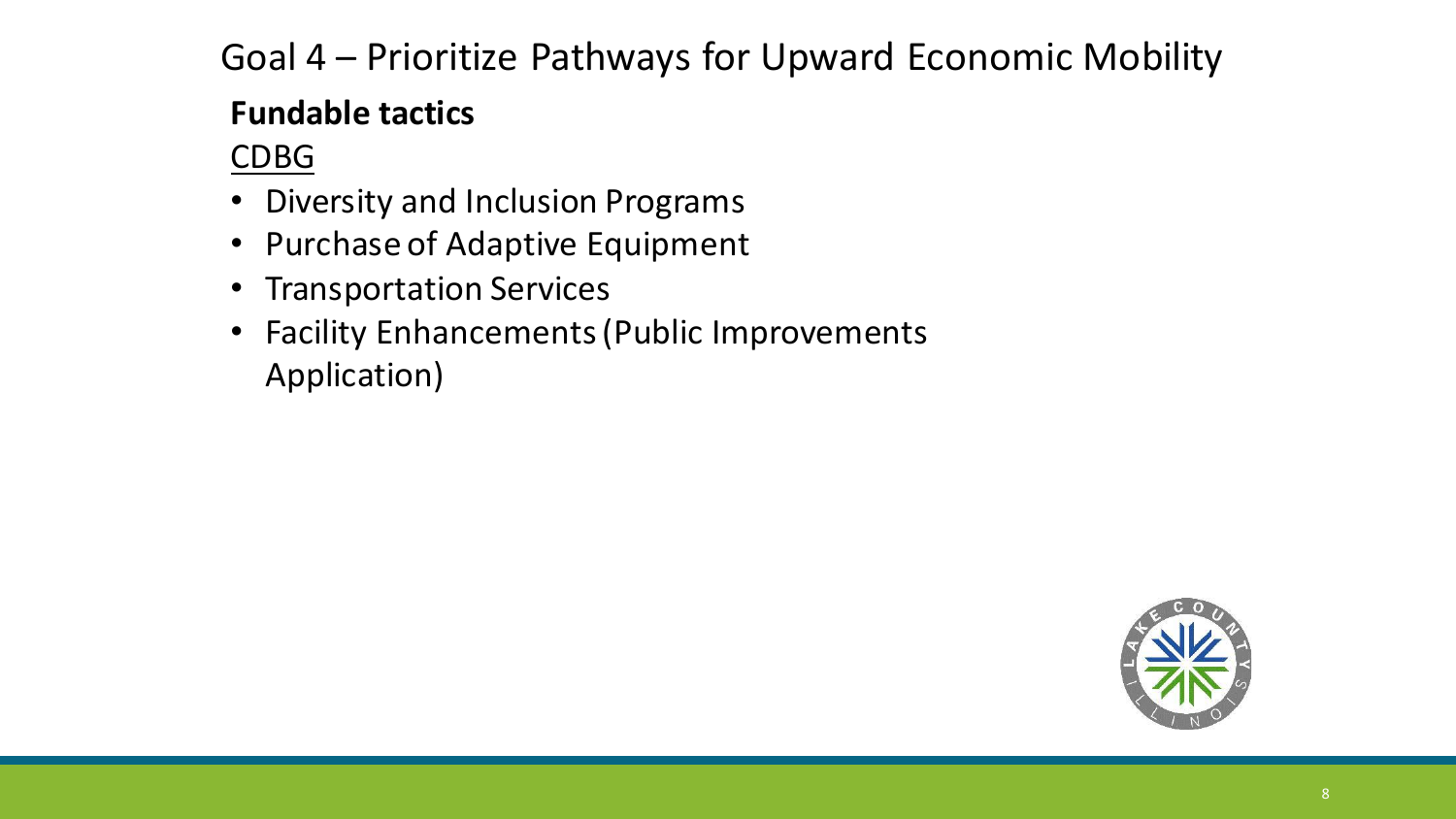### Waukegan Con Plan Goals

| #              | Goal                                        | <b>CDBG-Eligible Activities</b>                                                                                                                                                                            |
|----------------|---------------------------------------------|------------------------------------------------------------------------------------------------------------------------------------------------------------------------------------------------------------|
| $\mathbf{1}$   | <b>Housing</b>                              | <b>Homeownership Assistance</b><br>$\bullet$<br><b>Housing Rehabilitation</b><br>$\bullet$                                                                                                                 |
| $\overline{2}$ | Homelessness                                | Support for Continuum with emergency shelter<br>$\bullet$<br>and transitional housing<br>Support social service for the homeless<br>$\bullet$<br><b>Permanent supportive housing services</b><br>$\bullet$ |
| $\overline{3}$ | <b>Other Special Needs</b>                  | Increase the supply affordable and accessible<br>$\bullet$<br>housing<br>Support social service agencies and facilities for<br>$\bullet$<br>special needs populations                                      |
| $\overline{4}$ | Community<br><b>Development Needs</b>       | Infrastructure and public facilities<br>$\bullet$<br><b>Public services</b><br>$\bullet$<br>Accessibility<br>$\bullet$                                                                                     |
| 5              | <b>Economic Development</b><br><b>Needs</b> | Job creation/retention<br>$\bullet$<br><b>Skills training programs</b><br>$\bullet$                                                                                                                        |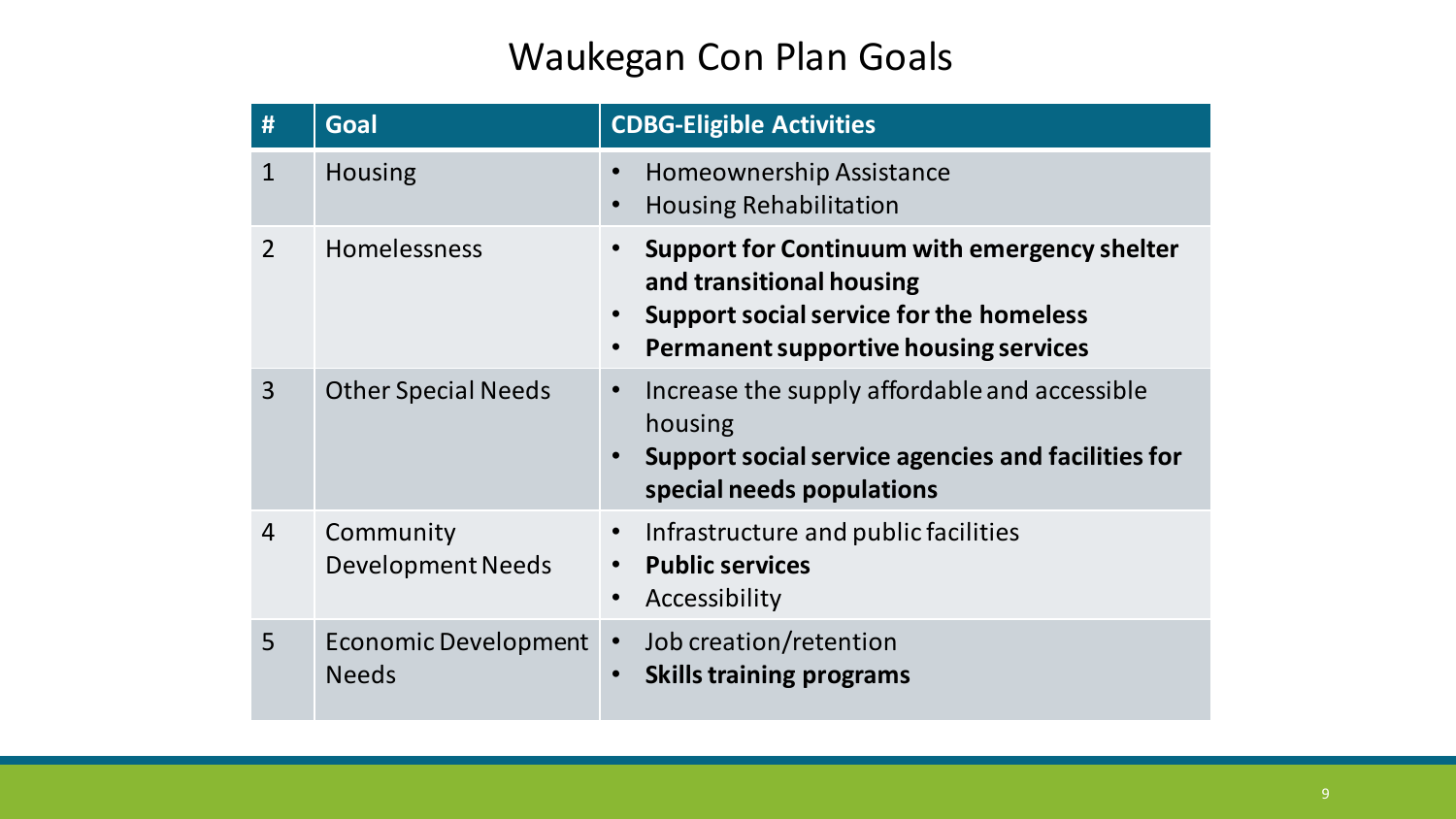#### Who can apply?

#### Lake County CDBG, ESG\*, HOME-ARP & VGR

- Units of government, public not-for-profit entities or private not-for-profit entities;
	- Open to all residents of the county and must provide services to beneficiaries throughout Lake County.

#### Waukegan CDBG & HOME-ARP

- Units of government, public not-for-profit entities or private not-for-profit entities;
	- Serve Waukegan residents

#### North Chicago CDBG & HOME-ARP

- Units of government, public not-for-profit entities or private not-for-profit entities;
	- Serve North Chicago residents

\*The U.S. Department of Housing & Urban Development requires all recipients of ESG funds to participate in the Lake County Continuum of Care's Homeless Management Information System (HMIS), commonly known as ServicePoint.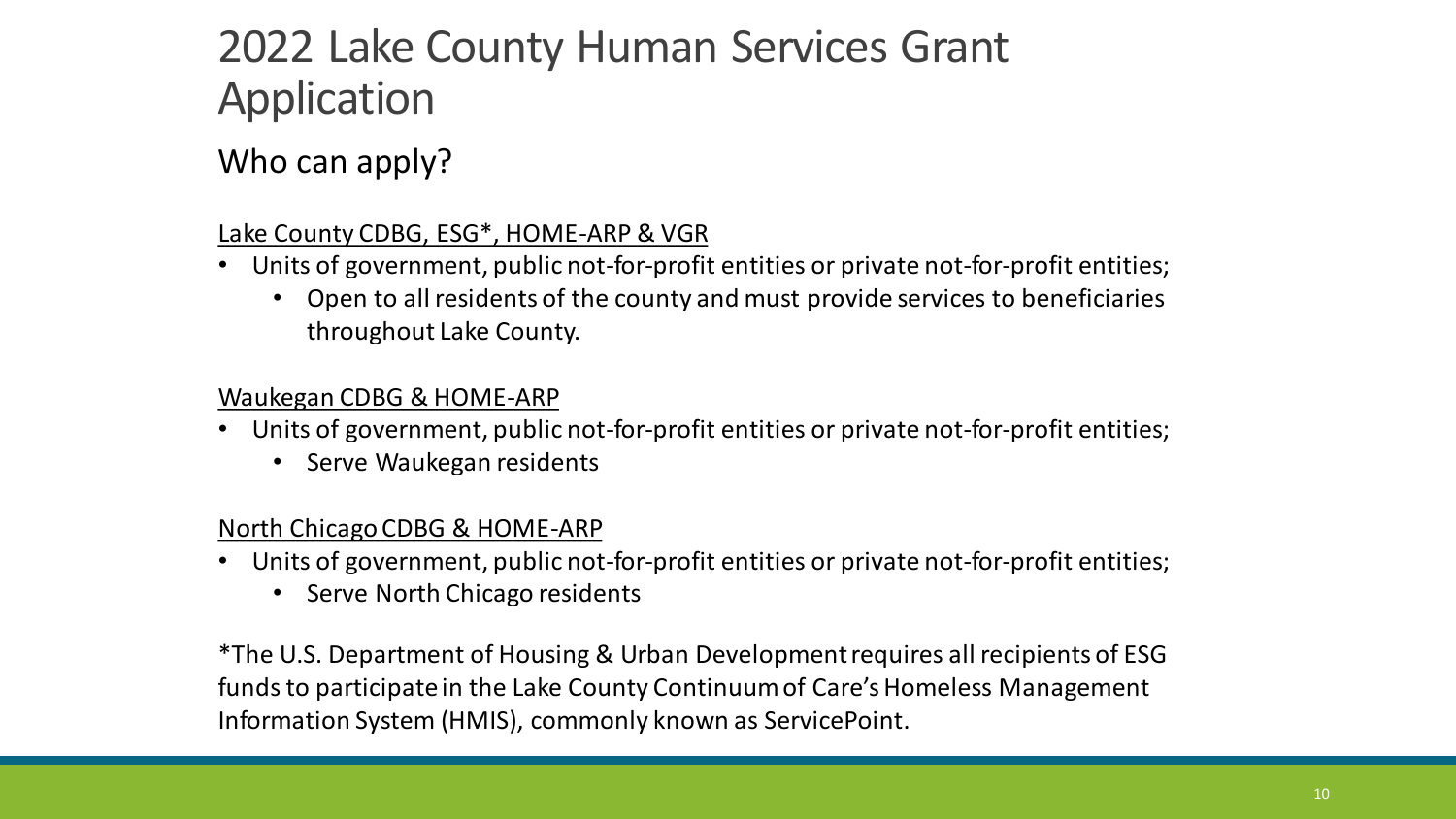### How to Submit the Application to Lake County

Applications are due by 4pm on Friday, December 17th

Electronic Submission of Applications Electronic applications may be submitted to [communitydevelopment@lakecountyil.gov](mailto:communitydevelopment@lakecountyil.gov)

No physical application submission required this year.

#### DUNs and SAM registration

• All applicants are required to register with Dun and Bradstreet to obtain a DUNS number, if they have not already done so, and complete or renew their registration in the federal System for Award Management ([www.sam.gov](http://www.sam.gov/)).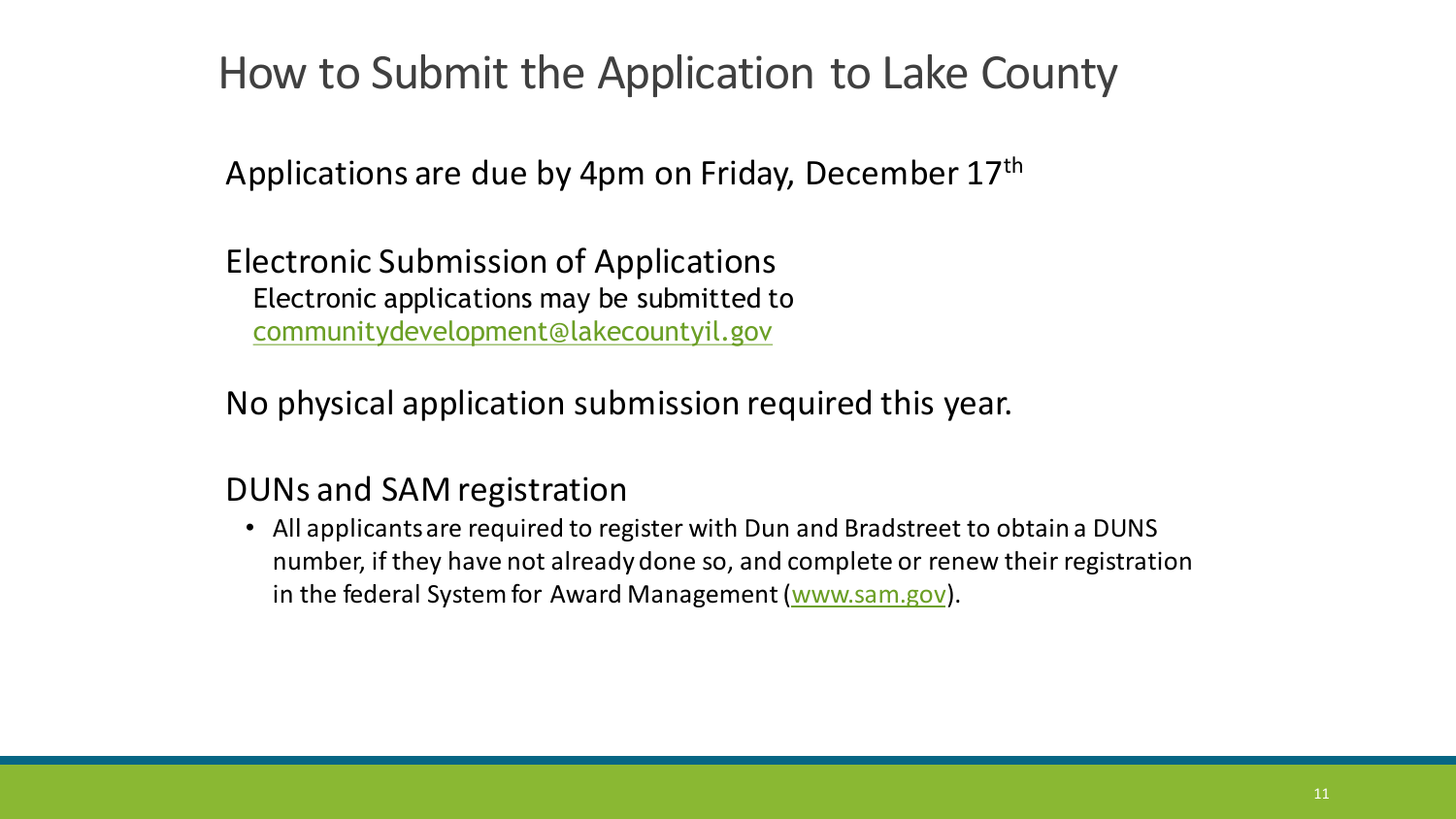## 2022 Lake County Human Services Grant

Application



#### <https://www.lakecountyil.gov/1907/Applicants>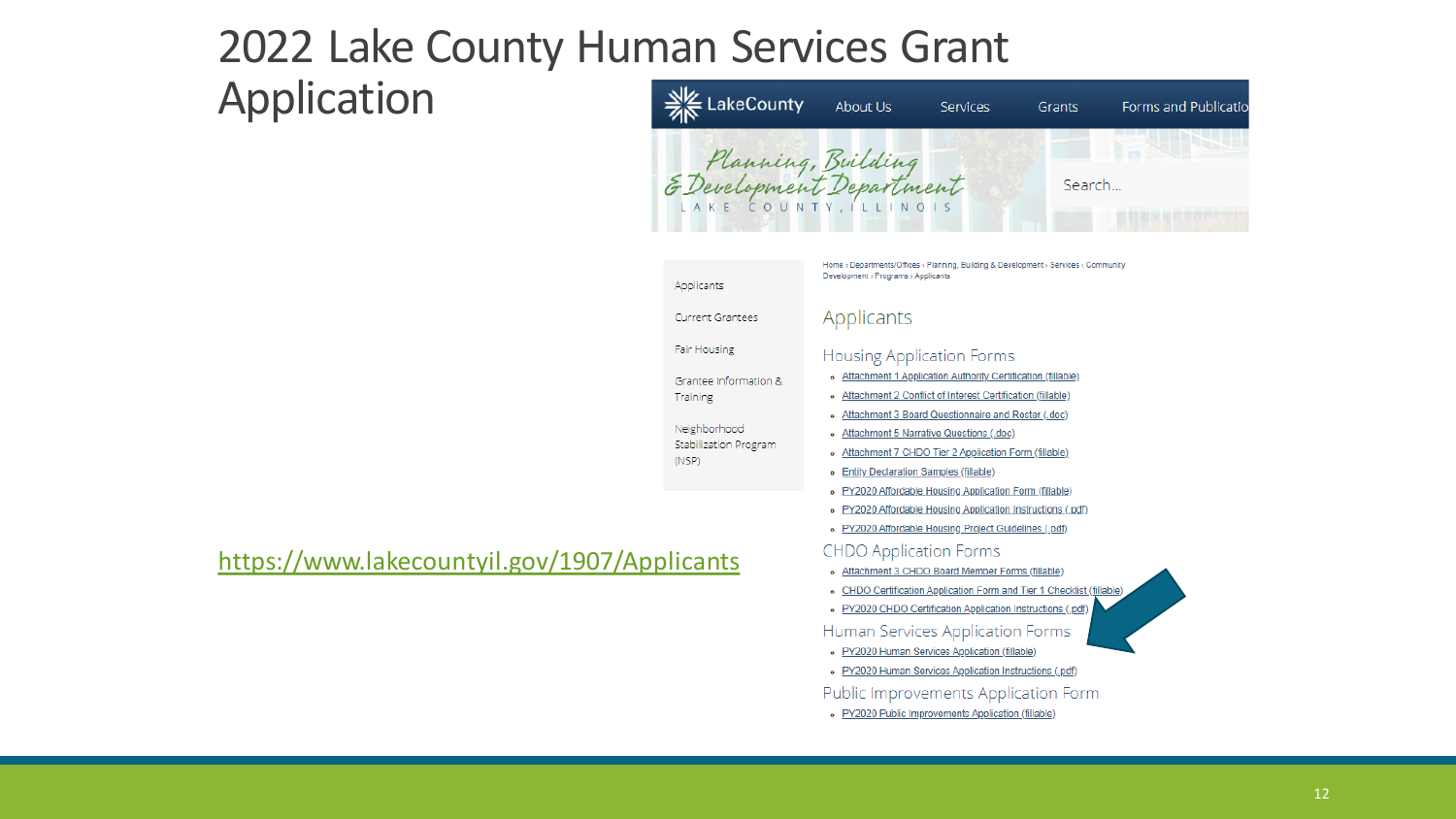### How to Submit the Application to Waukegan

Applications are due by 4pm on Friday, December 17th

Physical & Electronic Submission of Application and Attachments

- 1 original print
- 8 additional copies
- 1 electronic (email cdbg@waukeganil.gov)

#### Deliver to:

• City of Waukegan – CDBG Department 100 N. Martin Luther King Jr. Ave. Waukegan, IL 60085

#### DUNs and SAM registration

• All applicants are required to register with Dun and Bradstreet to obtain a DUNS number, if they have not already done so, and complete or renew their registration in the federal System for Award Management ([www.sam.gov](http://www.sam.gov/)).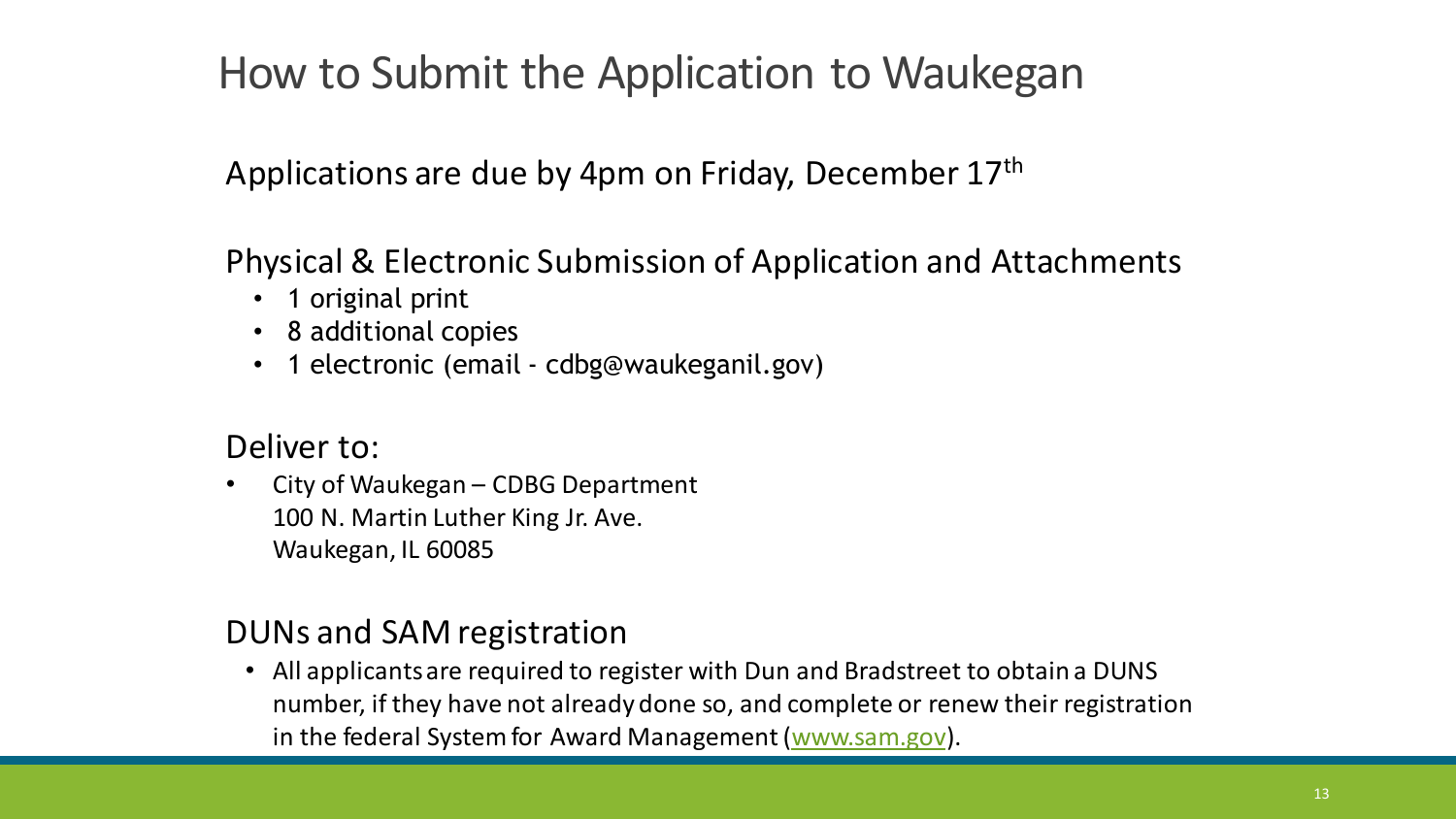<https://www.waukeganil.gov/824/2020-CDBG-HUMAN-SERVICES-APPLICATION>

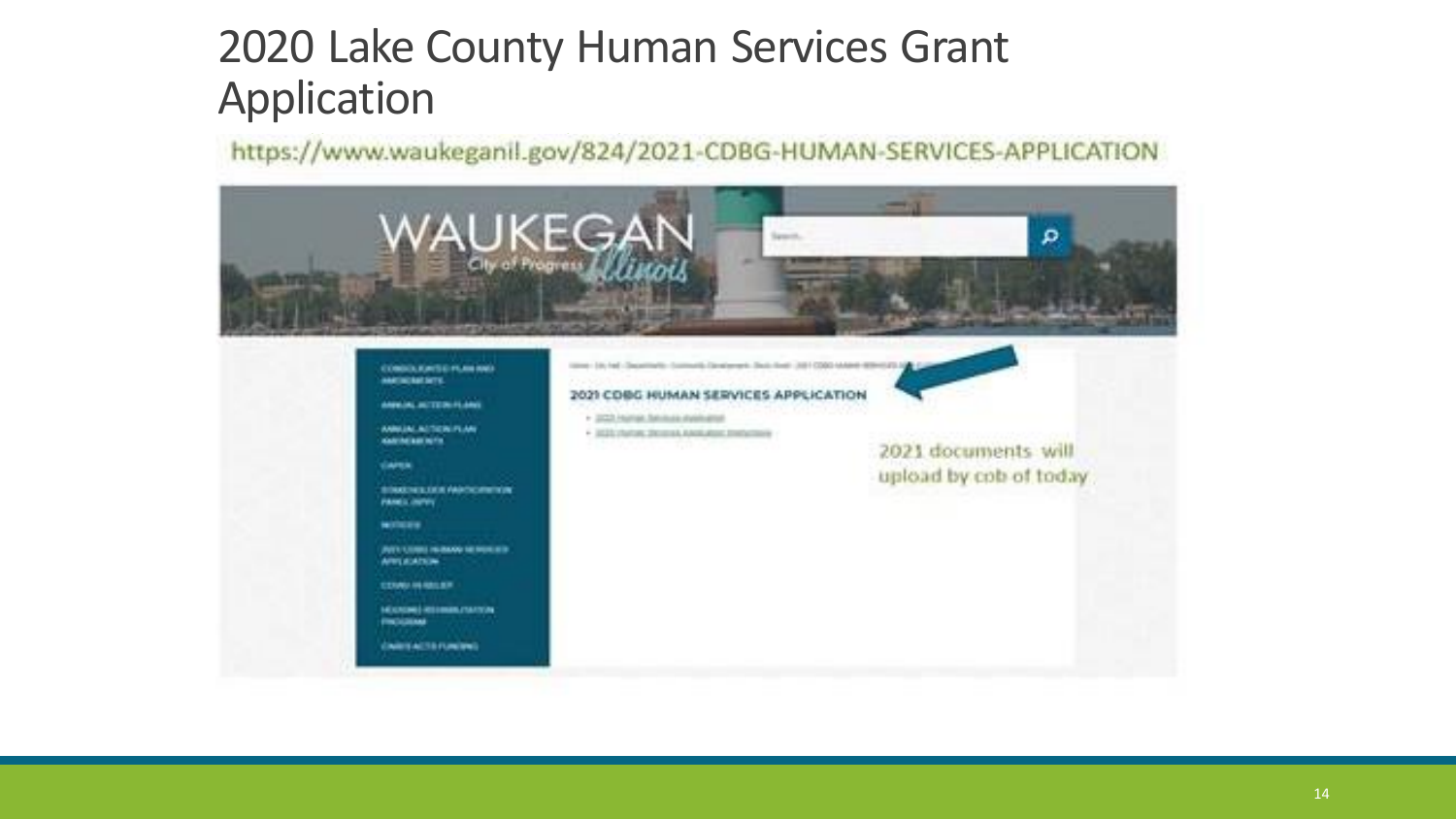Match/Leverage

• All applicants must be able to provide funding for a portion of the proposed program from other sources.

CDBG = at least 25% of the total grant amount ESG = at least 100% of the total grant amount (dollar for dollar match)

- VGR = no match required, but will help scoring
- HOME-ARP = no match required

Budget – may be up to three budgets required in application

- Overall Agency Budget
- Program Budget
- Use of Funds Budget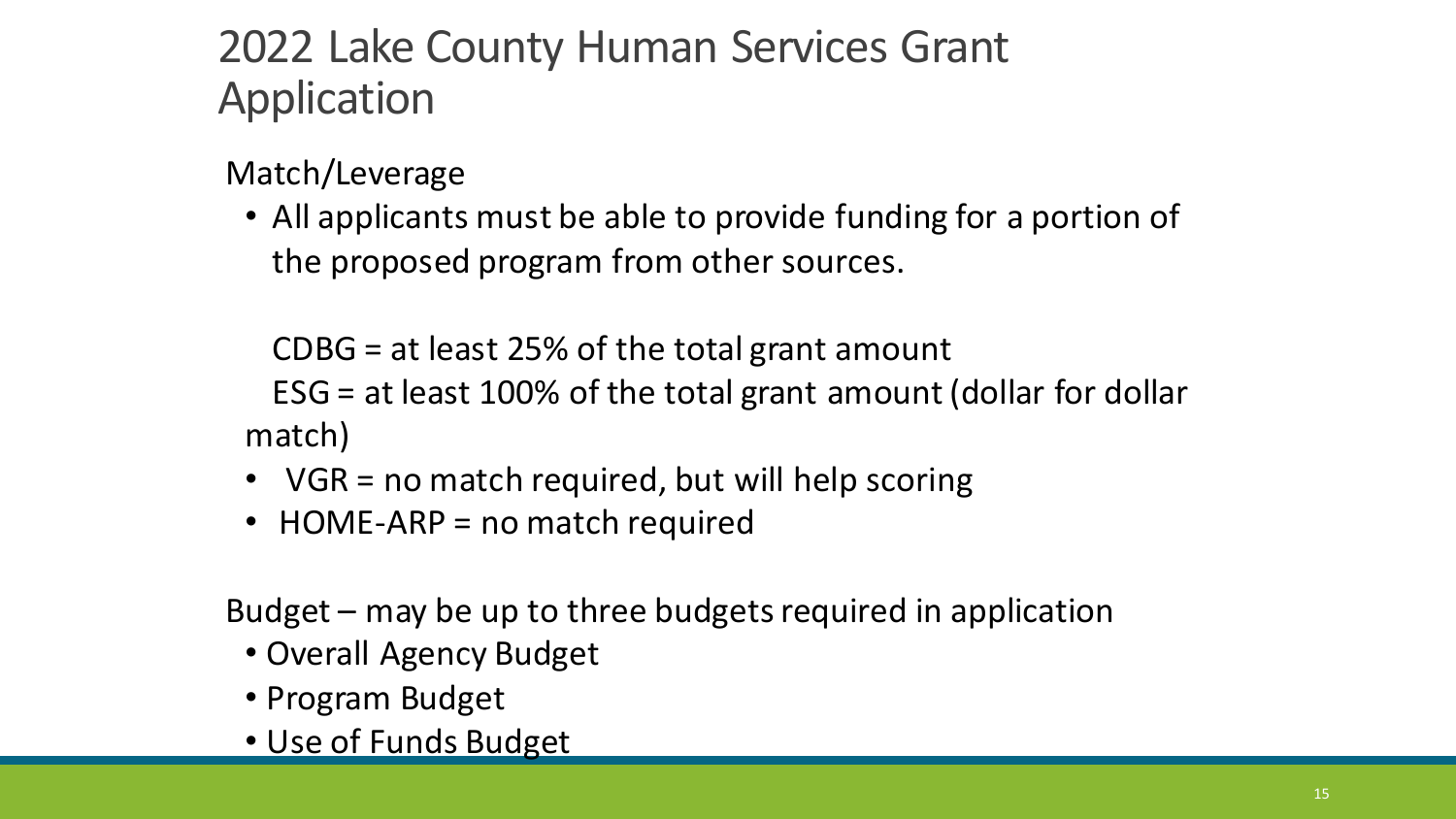Lake County Specific Requirements **Minimum Eligibility Threshold**: Applications scoring 70% or more of available points in the Scoring Criteria will be considered eligible for funding but are not guaranteed to be recommended for funding. Applications receiving below 70% of available points in the Scoring Criteria may not be recommended for funding. The HCDC and Lake County reserve the right to consider factors other than those listed in the Scoring Criteria.

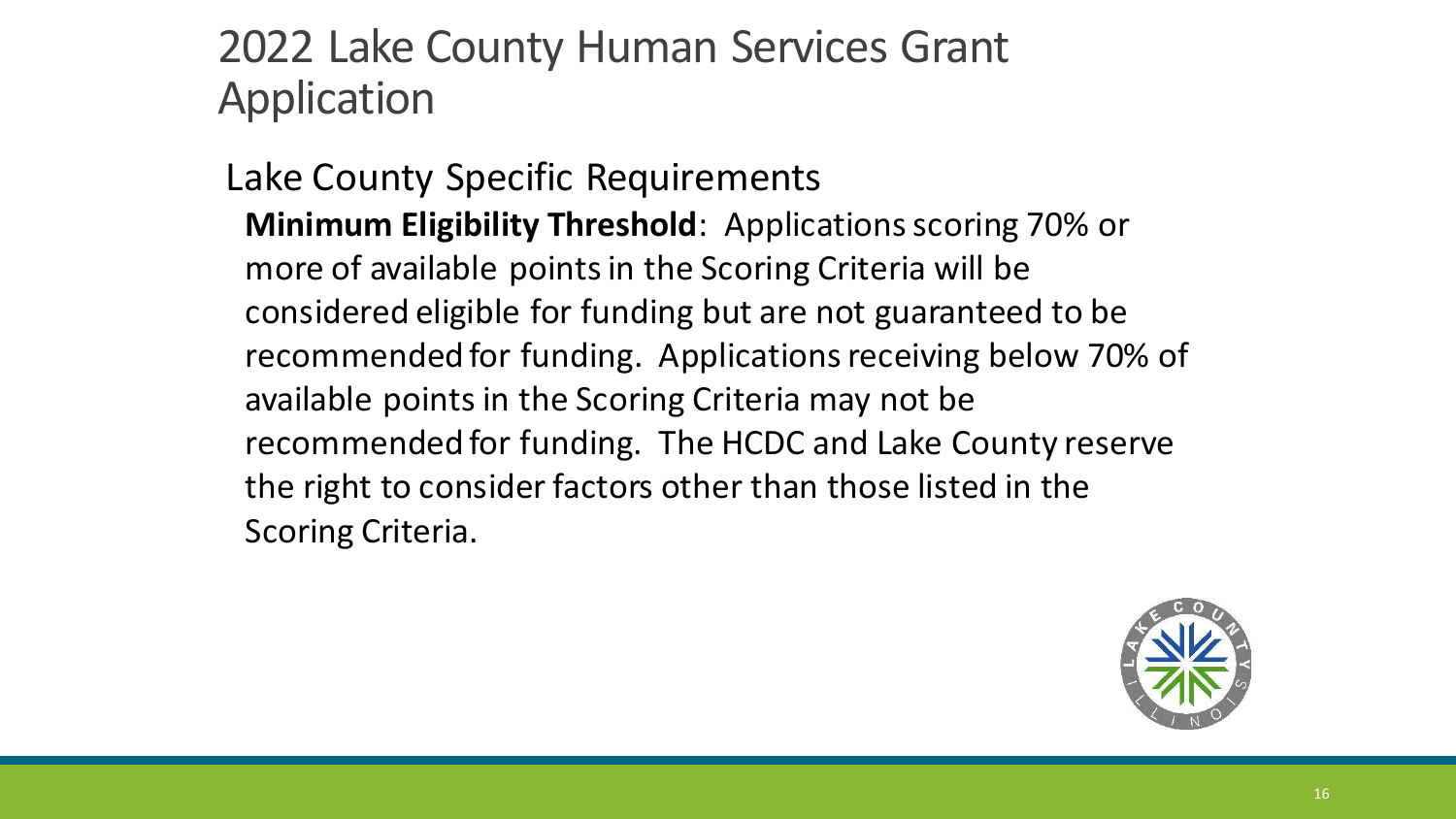### Waukegan Specific Requirements

- Applications for Waukegan Public Service activities must be a minimum of \$5,000 and target residents of Waukegan
- Programs must require and verify Waukegan residency
- Applicants will be required to do presentations before the Stakeholder Participation Panel
- 25% Match Required
	- If the grant amount is  $$100,000$ , we expect you to provide \$25,000 minimum towards the program

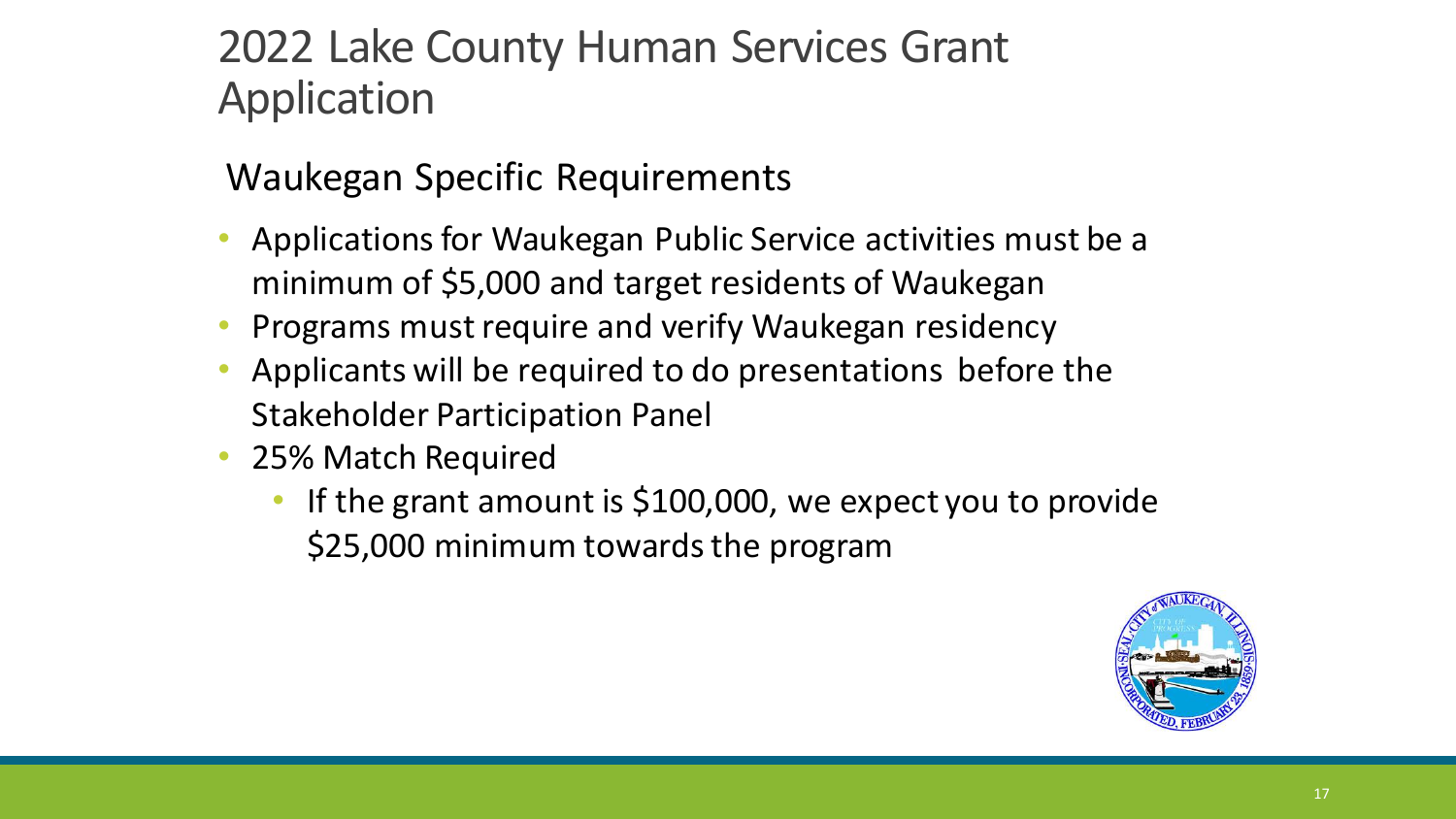### HOME-ARP Specific Requirements

- \$6 million HOME-ARP funding was awarded to the Lake County HOME Consortium through American Rescue Plan
- Services are an allowable costs, with caveats:
	- One time assistance to be used for strategic initiatives to house the homeless
	- For qualifying, homeless populations
	- Align with gaps analysis/needs assessment
- Other eligible costs include:
	- Affordable rental housing
	- Tenant-based rental assistance
	- Non-congregate Shelter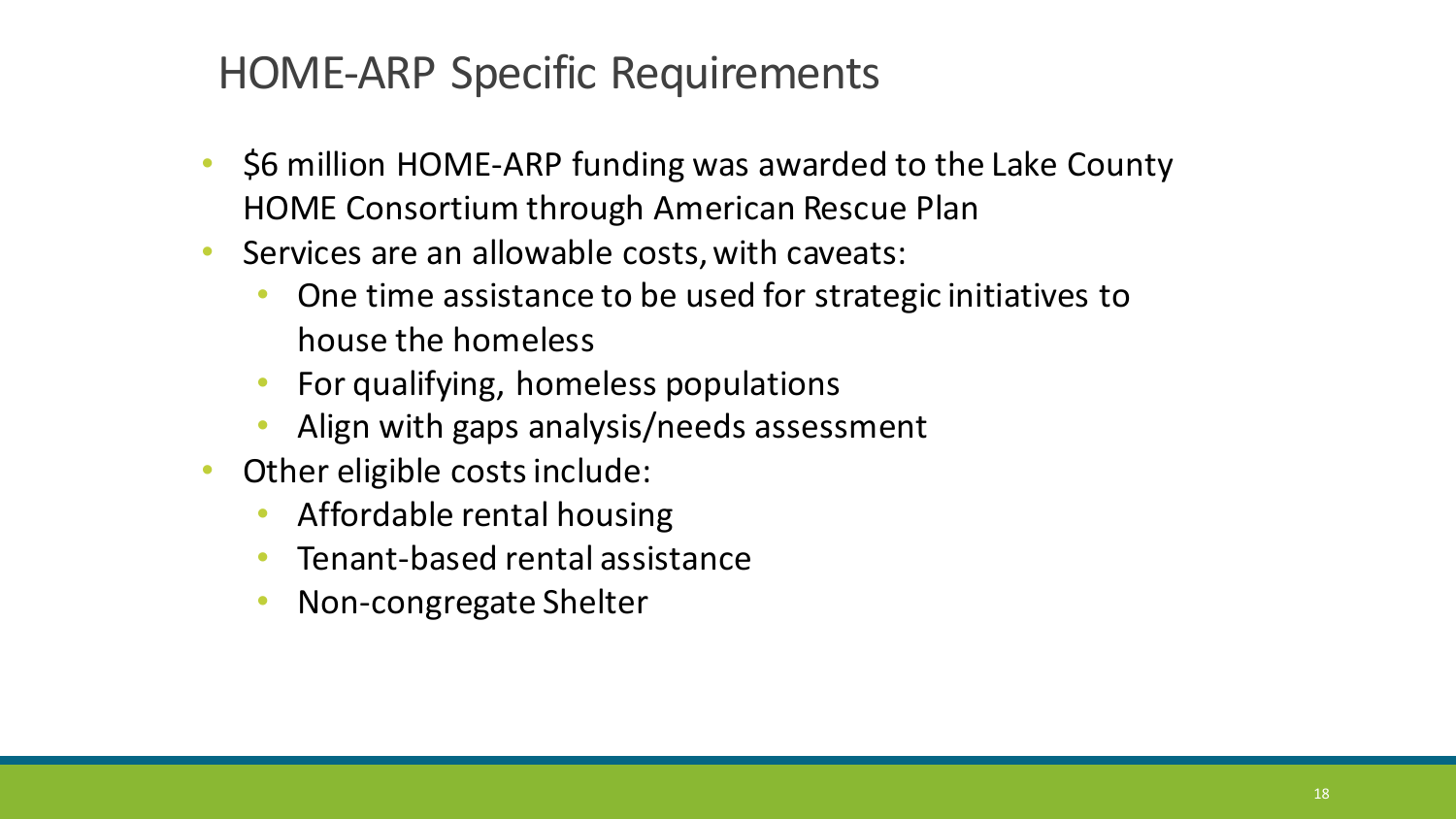#### Scoring Criteria

#### Lake County CDGB

- 210 Points available
	- Community Impact (95 pts)
	- Program Quality (45 pts)
	- Agency Capacity (70 pts)

#### Lake County ESG

- 180 Points available
	- Community Impact (65 pts)
	- Program Quality (45 pts)
	- Agency Capacity (70 pts)

#### Lake County VGR

- 220 Points available
	- Community Impact (105 pts)
	- Program Quality (45 pts)
	- Agency Capacity (70 pts)

#### Waukegan CDBG

- 120 Points available
	- Quality of the Proposal (20 pts)
	- Previous Experience and Expertise (5 pts)
	- Financial Stability (20 pts)
	- Priority Needs (20 pts)
	- Outcomes (35 pts)
	- Community/Neighborhood Focus (20 pts)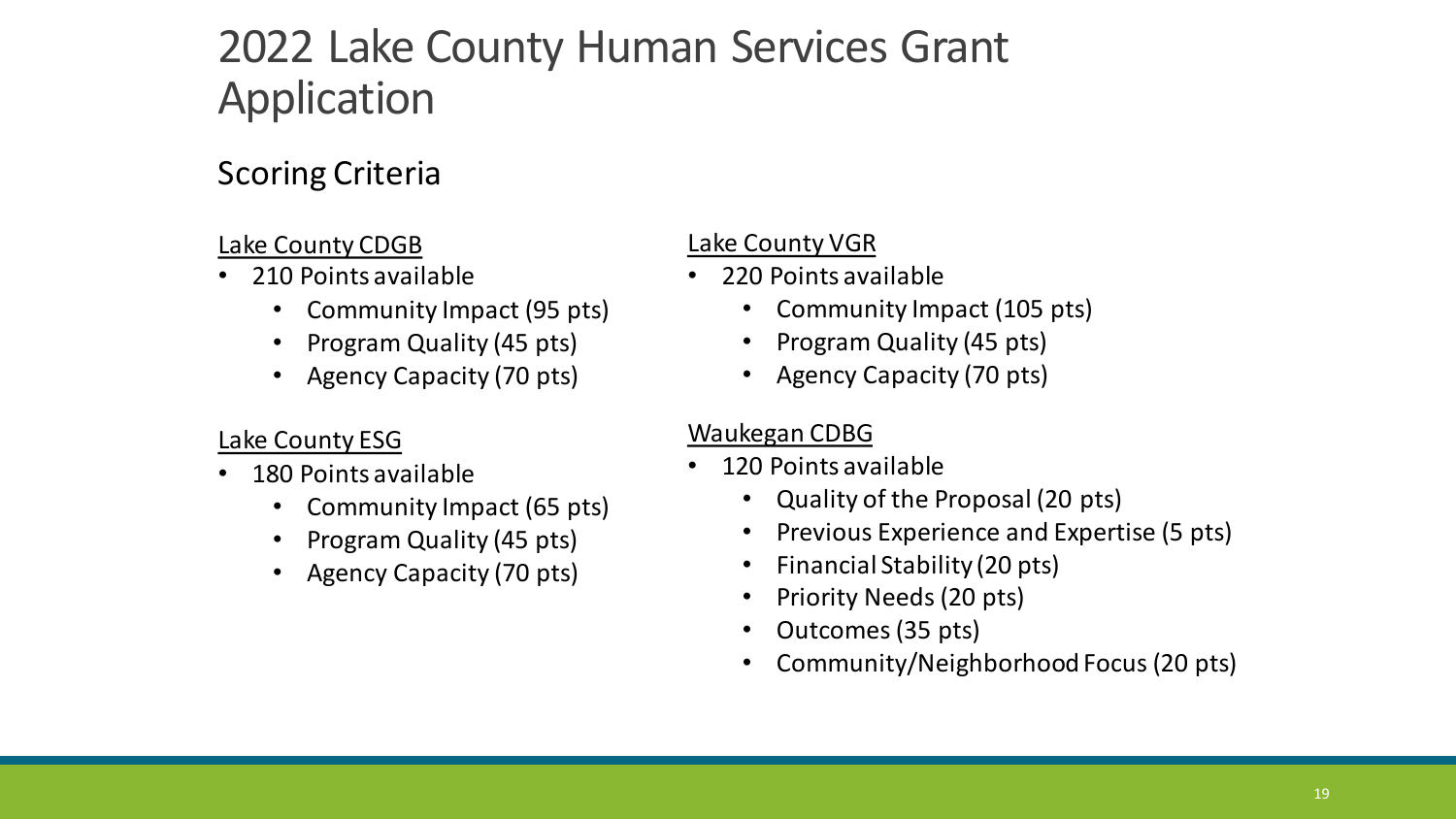Scoring Criteria Lake County CDBG, ESG

- Community Impact
	- Community Need
	- Financial Need
	- Lake County Impact
	- Outcomes
- Project/Program Quality
	- Design
	- Staffing and Facilities
- Agency Capacity
	- Past Performance
	- Fiscal Management
	- **Sustainability**

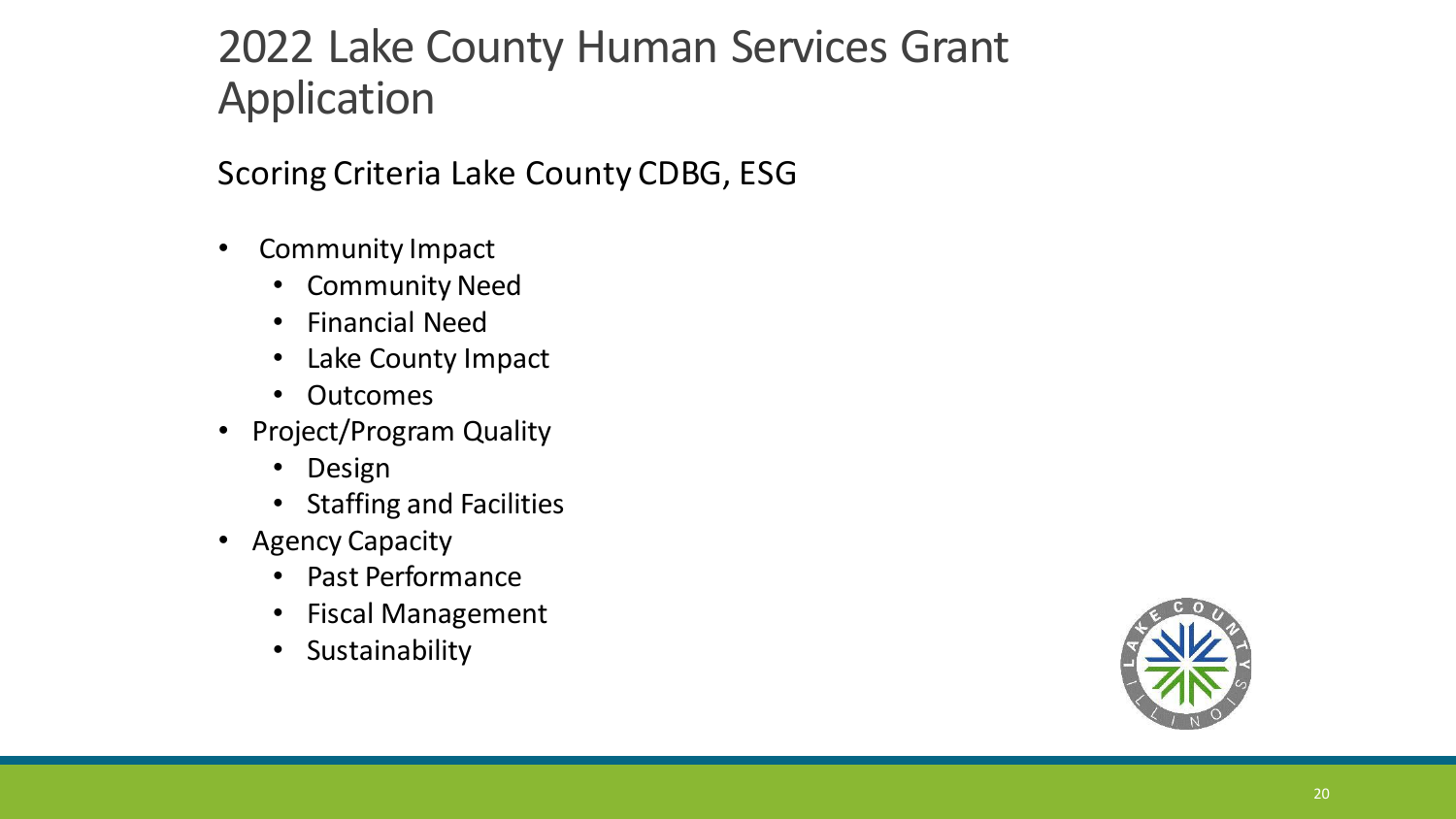## 2022 Waukegan Human Services Grant Application

Scoring Criteria Waukegan CDBG

- Quality of the Proposal (20 pts)
- Previous Experience and Expertise (5 pts)
- Financial Stability (20 pts)
- Priority Needs (20 pts)
- Outcomes (35 pts)
- Community/Neighborhood Focus (20 pts)

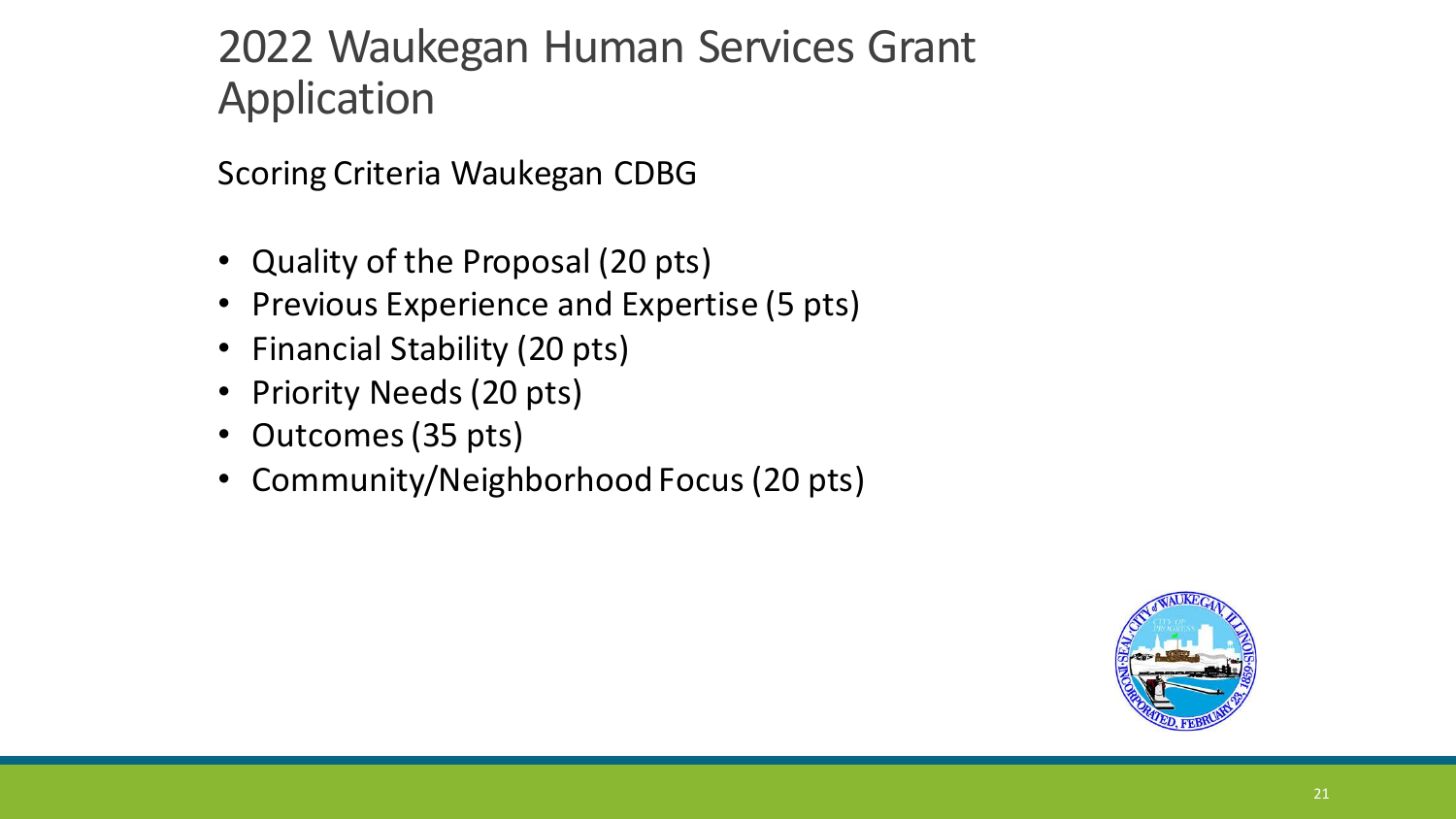#### Scoring Criteria Lake County VGR

- Community Impact
	- Community Need
		- 1. Assessment, education and outreach for gambling addiction
		- 2. Clinical gambling addiction services
		- 3. Non-clinical gambling addiction services
		- 4. Other behavioral health services
	- Financial Need
	- Overall Impact
	- Outcomes
- Project/Program Quality
	- Design
	- Staffing and Facilities
- Agency Capacity
	- Past Performance
	- Fiscal Management
	- **Sustainability**

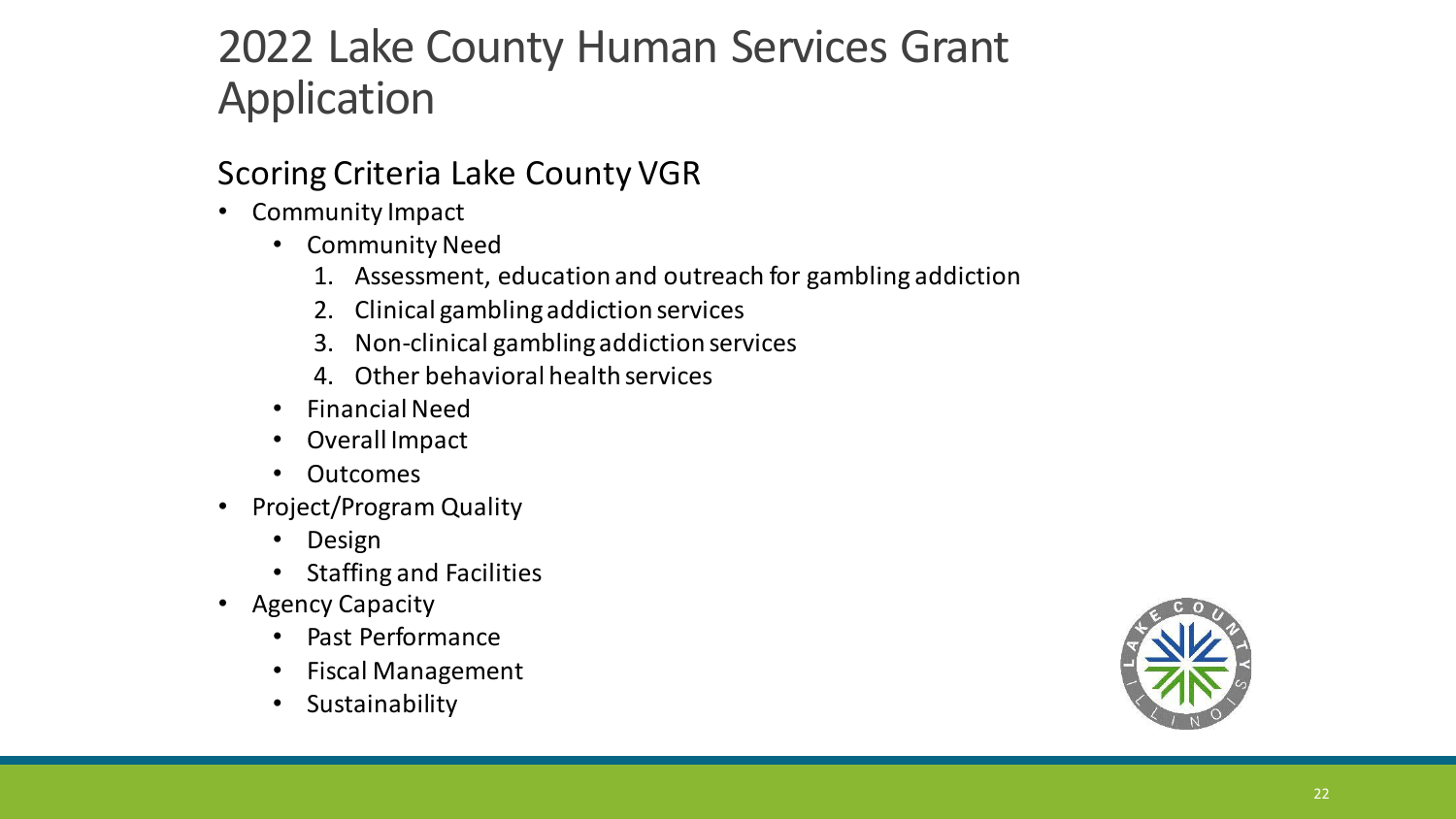Lake County Timeline  $12/17/2021$  – Applications due

1/28/2022 – Homeless Assistance Advisory and Recommendation Committee (ARC)

1/28/2022 – CDBG PS and VGR ARC

3/9/2022 – Public Hearing at Housing and Community Development Commission (HCDC)

4/12/2022 – County Board approval of CDBG, ESG, HOME, HOME-ARP and VGR Recommendations

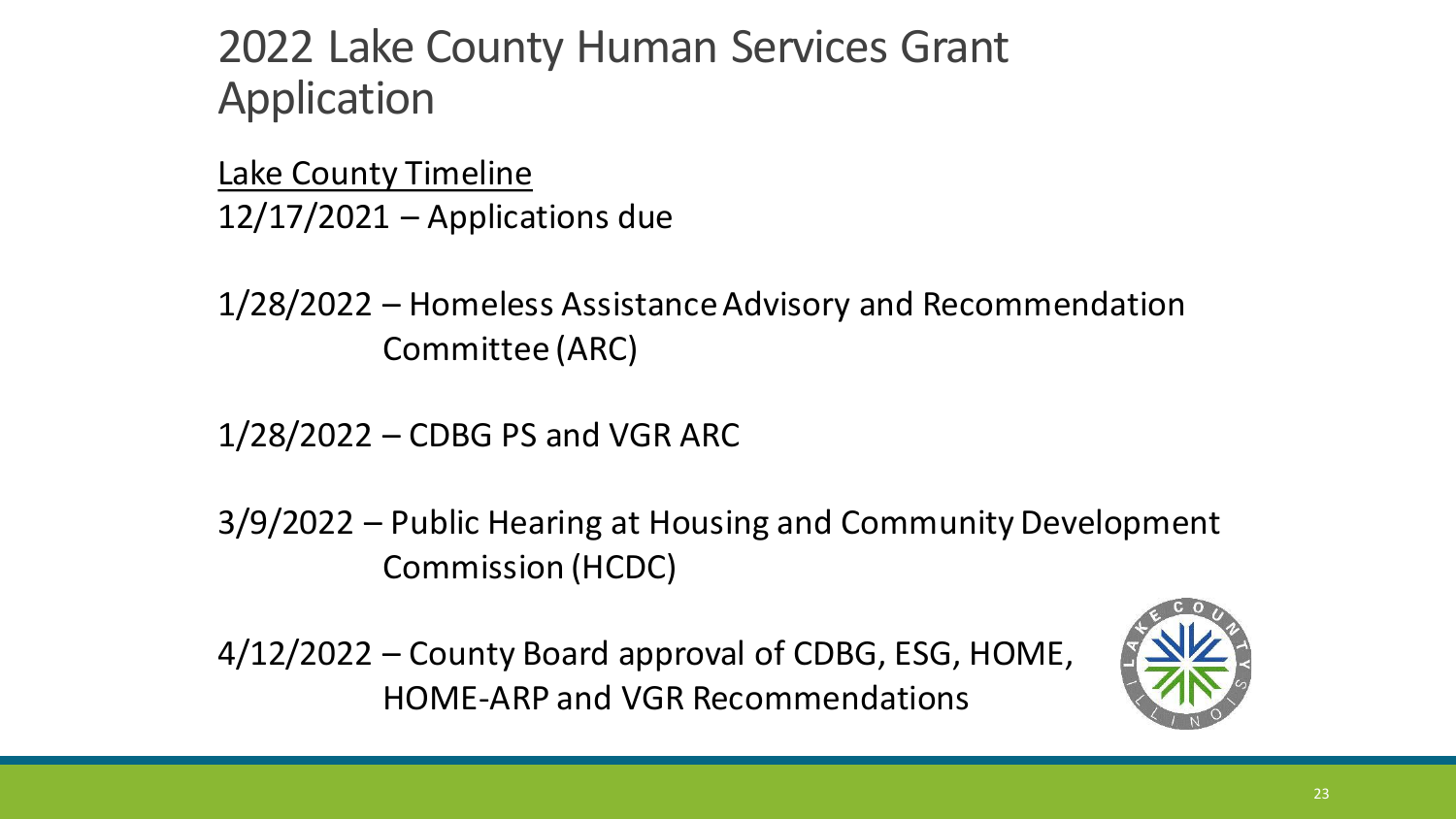### 2022 Waukegan Human Services Grant Application

Waukegan Timeline

 $12/17/2021$  – Applications due

1/24-1/28/2022 – Human Services Application Review

2/21/2022 – Presentation to City Council

3/21/2022 – City Council Approval